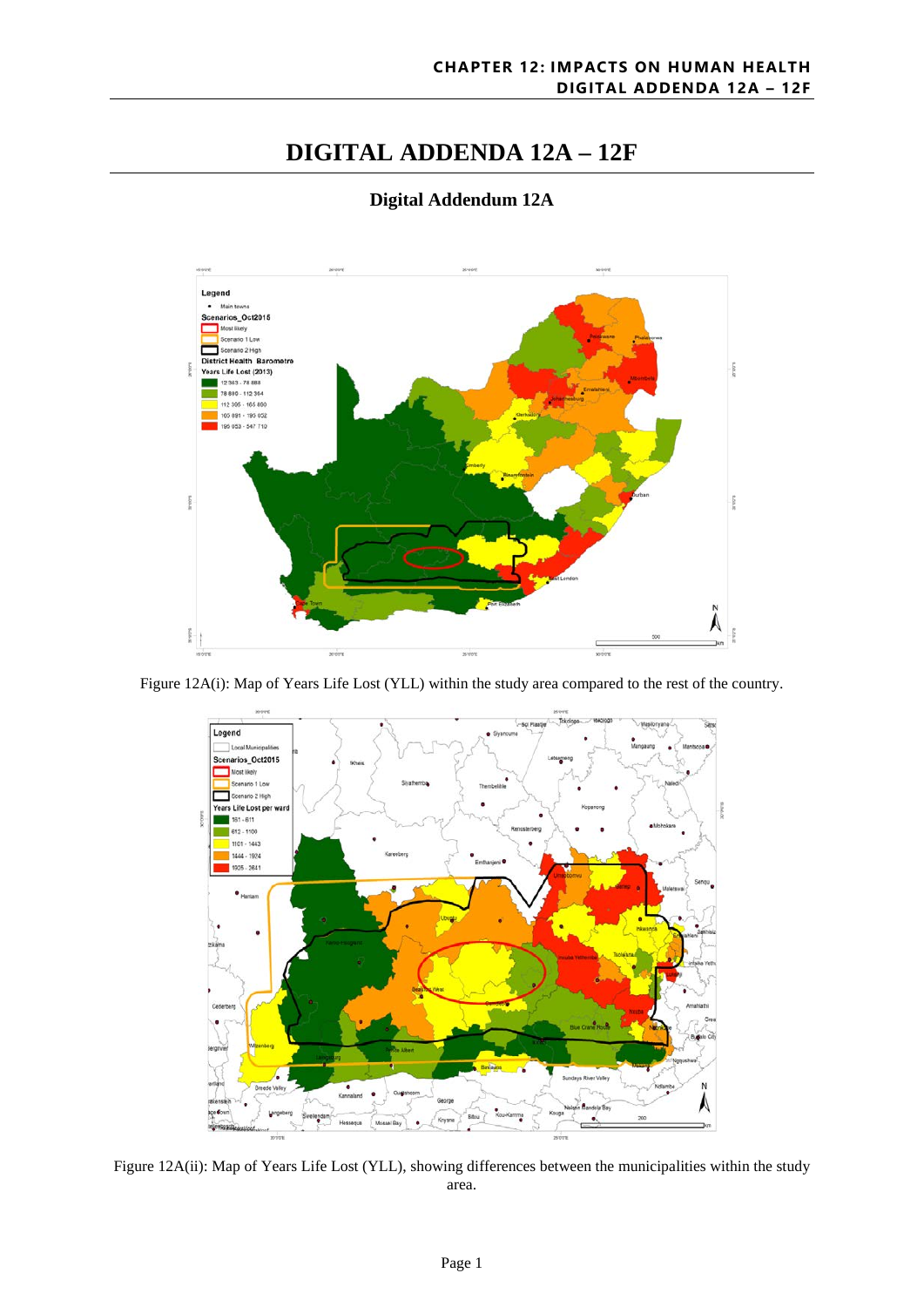

Figure 12A(iii): Map of Years Living with Disability (YLD) within the study area, and compared to YLL.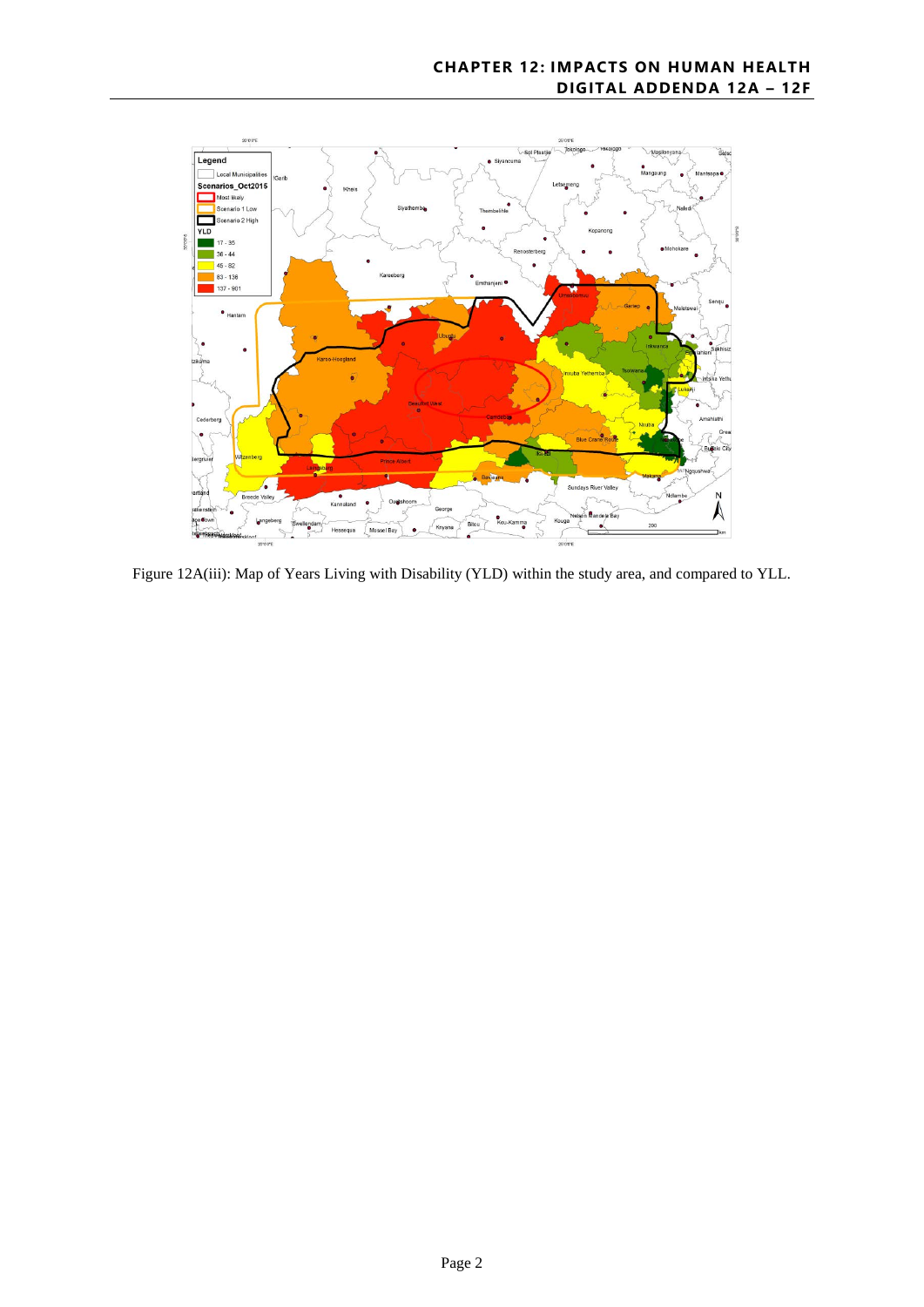### **Digital Addendum 12B**

Table 12B(i): Years Life Lost (YLL), Years Lived with Disability (YLD) and Disability Adjusted Life Years (DALY) per District and Local Municipality in the study area, based on DHB 2014/15 2013 values and the Census 2011 ward population data.

| <b>Municipality</b>                   | <b>Years Life Lost</b><br>(YLL) | <b>Years Lived with</b><br><b>Disability (YLD)</b> | <b>Disability</b><br><b>Adjusted Life</b><br><b>Years (DALY)</b> |  |
|---------------------------------------|---------------------------------|----------------------------------------------------|------------------------------------------------------------------|--|
| <b>Amathole District Municipality</b> | 17393                           | 369                                                | 17762                                                            |  |
| Nkonkobe                              | 11693                           | 248                                                | 11941                                                            |  |
| Nxuba                                 | 5700                            | 121                                                | 5821                                                             |  |
| Cacadu District Municipality          | 17431                           | 2040                                               | 19471                                                            |  |
| <b>Baviaans</b>                       | 1581                            | 185                                                | 1766                                                             |  |
| <b>Blue Crane Route</b>               | 5313                            | 622                                                | 5935                                                             |  |
| Camdeboo                              | 7525                            | 881                                                | 8406                                                             |  |
| Ikwezi                                | 1555                            | 182                                                | 1737                                                             |  |
| Makana                                | 1456                            | 170                                                | 1627                                                             |  |
| Cape Winelands District Municipality  | 1159                            | 65                                                 | 1224                                                             |  |
| Witzenberg                            | 1159                            | 65                                                 | 1224                                                             |  |
| Central Karoo District Municipality   | 11345                           | 5375                                               | 16721                                                            |  |
| <b>Beaufort West</b>                  | 8606                            | 4077                                               | 12684                                                            |  |
| Laingsburg                            | 1376                            | 652                                                | 2028                                                             |  |
| Prince Albert                         | 1363                            | 646                                                | 2008                                                             |  |
| Chris Hani District Municipality      | 58315                           | 1871                                               | 60186                                                            |  |
| Emalahleni                            | 7101                            | 228                                                | 7329                                                             |  |
| Inkwanca                              | 4260                            | 137                                                | 4397                                                             |  |
| Inxuba Yethemba                       | 12713                           | $\overline{408}$                                   | 13121                                                            |  |
| Lukanji                               | 27786                           | 892                                                | 28678                                                            |  |
| Tsolwana                              | 6454                            | 207                                                | 6661                                                             |  |
| Joe Qadi District Municipality        | 7527                            | 451                                                | 7978                                                             |  |
| Gariep                                | 7527                            | 451                                                | 7978                                                             |  |
| Namakwa District Municipality         | 1785                            | 422                                                | 2207                                                             |  |
| Karoo-Hoogland                        | 1785                            | 422                                                | 2207                                                             |  |
| Pixley ka Seme District Municipality  | 16821                           | 1670                                               | 18492                                                            |  |
| Kareeberg                             | 2378                            | 236                                                | 2614                                                             |  |
| Ubuntu                                | 6690                            | 664                                                | 7354                                                             |  |
| Umsobomvu                             | 7754                            | 770                                                | 8524                                                             |  |
| <b>Grand Total</b>                    | 131777                          | 12264                                              | 144041                                                           |  |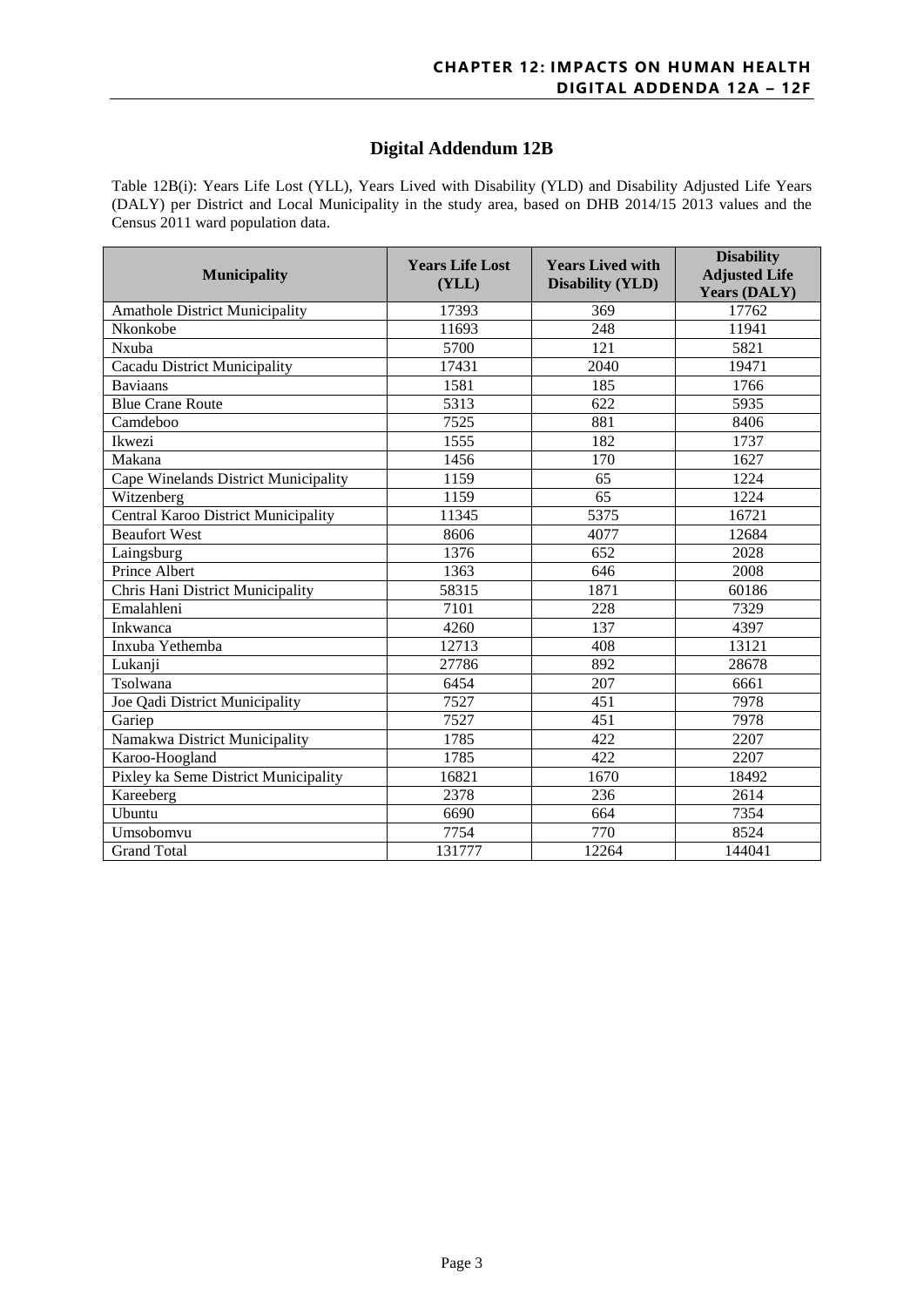## **Digital Addendum 12C**

#### **12.1.1.1 List of chemicals and health effects**

This is in an excel spreadsheet by TED-X called the Multistate chemicals database which can be accessed at<http://endocrinedisruption.org/chemicals-in-natural-gas-operations/health>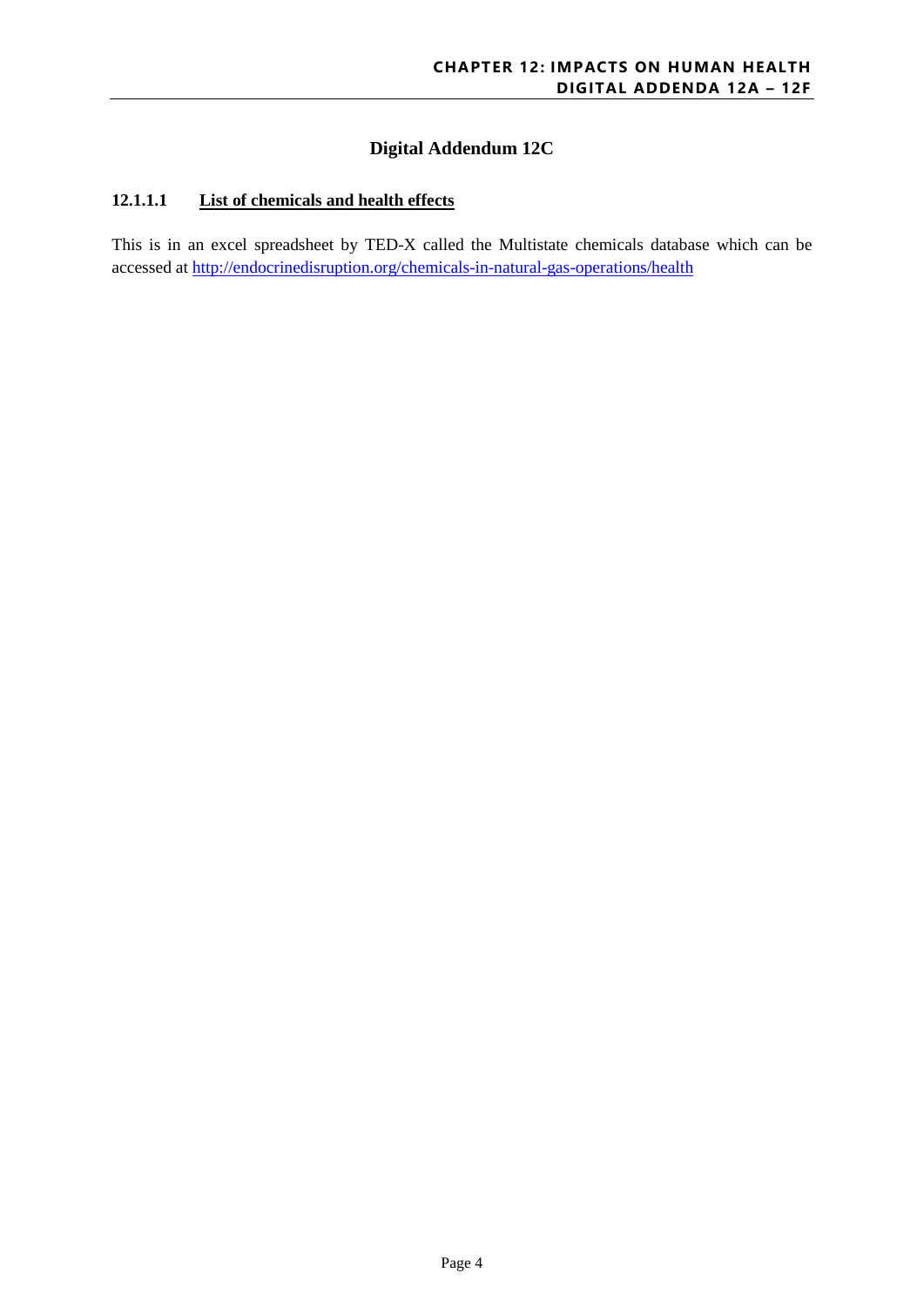## **Digital Addendum 12D**

Table 12D(i): Chemicals remaining in consideration for prioritisation after removing prohibited chemicals in South Africa including some endocrine disruptors.

| Chemicals remaining in consideration for prioritisation after removing prohibited chemicals in South |                                                        |  |  |  |  |
|------------------------------------------------------------------------------------------------------|--------------------------------------------------------|--|--|--|--|
| <b>Africa</b>                                                                                        |                                                        |  |  |  |  |
| Hydrotreated light petroleum distillates                                                             | Ethylenediamine                                        |  |  |  |  |
| Isopropanol                                                                                          | <b>Bisphenol A</b>                                     |  |  |  |  |
| Peroxydisulfuric acid, diammonium salt                                                               | 2-(Thiocyanomethylthio)benzothiazole                   |  |  |  |  |
| Sodium hydroxide / Caustic soda                                                                      | Dodecylbenzenesulfonic acid                            |  |  |  |  |
| Guar gum                                                                                             | Benzoic acid                                           |  |  |  |  |
| Quartz / Silica                                                                                      | 1,3-Dichloropropene / Telone II                        |  |  |  |  |
| Glutaraldehyde                                                                                       | Ethyl acetate                                          |  |  |  |  |
| Proparagyl alcohol / Propargyl alcohol (Prop-2-YN-1-OL)                                              | Pyridine                                               |  |  |  |  |
| Potassium hydroxide                                                                                  | 2,4-Dimethylphenol                                     |  |  |  |  |
| Ethanol / (Acetylenic alcohol) / Ethyl alcohol                                                       | Chloroform / Trichloromethane                          |  |  |  |  |
| Acetic acid / Ammonium acetate (dif cas nr)                                                          | Benzyl alcohol                                         |  |  |  |  |
| Citric acid                                                                                          | Carbon disulfide                                       |  |  |  |  |
| 2-Butoxyethanol / (2-BE) Ethylene glycol monobutyl                                                   | Pyrene                                                 |  |  |  |  |
| ether / EGBE                                                                                         |                                                        |  |  |  |  |
| Sodium chloride                                                                                      | Di-n-butyl Phthalate                                   |  |  |  |  |
| Solvent naphta, petroleum, heavy arom                                                                | Fluoranthene                                           |  |  |  |  |
| 2,2-Dibromo-3-nitrilopropionamide                                                                    | Diphenylamine                                          |  |  |  |  |
| Phenolic resin / (Phenoformaldehyde resin) - similar to                                              | Fluorene                                               |  |  |  |  |
| formaldehyde CASRN: 50-00-0                                                                          |                                                        |  |  |  |  |
| Choline chloride                                                                                     | Sodium carbonate (Soda ash)                            |  |  |  |  |
| Methenamine / Hexamethylenetetramine                                                                 | Xanthan gum                                            |  |  |  |  |
| Carbonic acid, dipotassium salt / Potassium carbonate                                                | Modified<br>Starch/<br>polysaccharide<br><sub>or</sub> |  |  |  |  |
|                                                                                                      | Pregelatinised cornstarch or starch                    |  |  |  |  |
| 1,2,4-Trimethylbenzene                                                                               | Benzoalkonium chloride                                 |  |  |  |  |
| quaternary<br>ammonium<br>compounds, benzyl-C12-16-                                                  | Potassium chloride                                     |  |  |  |  |
| alkyldimethyl, chlorides<br>Alkyl<br>dimethyl<br>benzyl<br>$\sqrt{2}$                                |                                                        |  |  |  |  |
| ammonium chloride / Benzalkonium chloride / Barquat                                                  |                                                        |  |  |  |  |
| Poly(oxy-1,2-ethanediyl)-nonylphenyl-hydroxy (mixture)                                               | Cellulose fibre                                        |  |  |  |  |
| Formic acid                                                                                          | Barite sulfate / (BaSO4)                               |  |  |  |  |
| Sodium chlorite / (Chlorous acid, sodium salt) / Chlorite                                            | Hemicellulose enzyme concentrate                       |  |  |  |  |
| Nonyl phenol<br>/ Polyethylene<br>ethoxylate<br>Glycol                                               | Sodium hypchlorite                                     |  |  |  |  |
| Nonylphenyl Ether                                                                                    |                                                        |  |  |  |  |
| Tetrakis (hydroxymethyl)phosphonium sulfate                                                          | Monoethanolamine borate                                |  |  |  |  |
| Polyethylene glycol                                                                                  | Methane                                                |  |  |  |  |
| Ammonium chloride                                                                                    | Benzo(a)pyrene                                         |  |  |  |  |
| Sodium persulfate                                                                                    | Benzo(b)fluoranthene                                   |  |  |  |  |
| 1-Butanol/n-Butyl alcohol                                                                            | Benzo(g,h,i)perylene                                   |  |  |  |  |
| Epichlorohydrin<br>Chloromethyloxirane<br>(Propene                                                   | TPH C10 - C14                                          |  |  |  |  |
| Polymere)                                                                                            |                                                        |  |  |  |  |
| Didecyldimethylammonium chloride                                                                     | TPH C15-C20                                            |  |  |  |  |
| 1,4, Dioxane / Diethylene oxide                                                                      | TPH C29 - C36                                          |  |  |  |  |
|                                                                                                      |                                                        |  |  |  |  |
| (E)-Crotonaldehyde / 2-Butenal                                                                       | 2-Ethylhexanol                                         |  |  |  |  |
| Furfural (2-Furaldehyde)                                                                             | Diethanolamine                                         |  |  |  |  |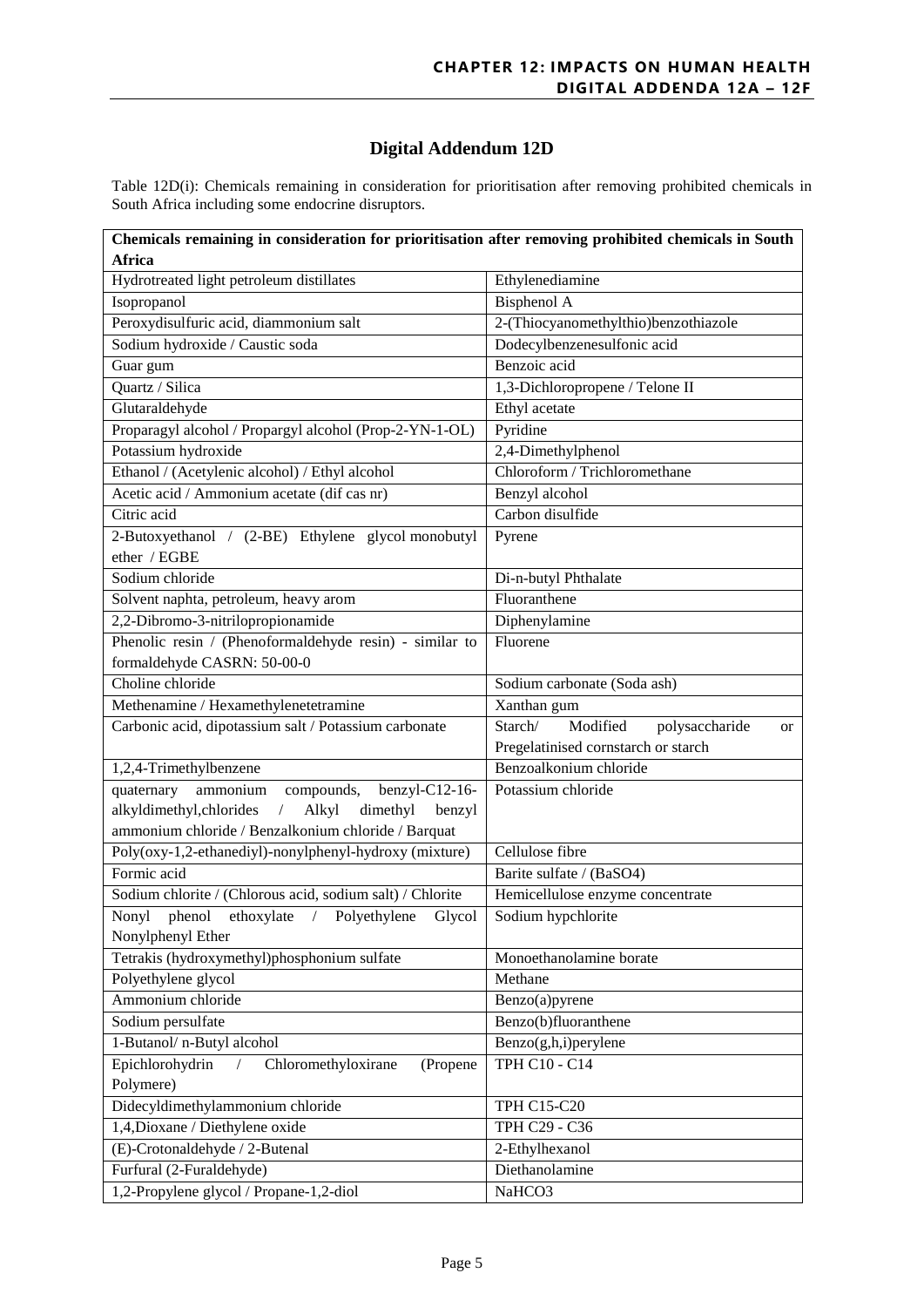#### **CHAPTER 12: IMPACTS ON HUMAN HEALTH DIGITAL ADDENDA 12A – 12F**

| Hexnedioic acid /Adipic acid                             | Boric acid                             |
|----------------------------------------------------------|----------------------------------------|
| 2-Methyl-1-propanol (Isobutanol)                         | 2-(2-Methoxyethoxy)ethanol             |
| Dichloromethane / Methylene Chloride)                    | 2,2',2"-Nitrilotriethanol              |
| Humic acid (Leonardite)                                  | 5-Chloro-2-methyl-4-isothiazolin-3-one |
| Iron                                                     | Acetic anhydride                       |
| Kerosene                                                 | Ammonium nitrate                       |
| Sodium metasilicate                                      | Chlorine dioxide                       |
| Sodium nitrate                                           | Coal                                   |
| Sodium nitrite                                           | Diethylene glycol                      |
| Urea                                                     | Ethylene oxide                         |
| 1,2-Bromo-2-nitropropane-1,3-Diol (2-Bromo-2-nitro-1,3-  | Glyoxal                                |
| propanediol or Bronopol)                                 |                                        |
| Hydrogen sulfide                                         | Aliphatic hydrocarbon                  |
| Mercaptoacidic acid                                      | Ammonium sulfate                       |
| Nickel sulfate                                           | Ammonium thiocyanate                   |
| N-methyldiethanolamine                                   | Cadmium                                |
| Polyvinyl alcohol [AlcoteX 17F-H]                        | Calcium sulfate                        |
| Zinc                                                     | Cottonseed flour                       |
| 1,6-Hexanediamine                                        | Dibromoacetonitrile                    |
| 1-Methoxy-2-propanol                                     | Diethylenetriamine                     |
| 9-Octadecenoic acid (9Z)                                 | Dodecanoid acid                        |
| Acrolein                                                 | Ethoxylated octylphenol                |
| Hexacanoic acid                                          | Sodium tetraborate decahydrate (Borax) |
| Hydrodesulfurized kerosene                               | Styrene                                |
| Methyl salicylate                                        | Sulfur dioxide                         |
| Octadecanoic acid                                        | Thiourea                               |
| Petroleum distillate/naphtha                             | Tributyl phosphate                     |
| Silane, dichlorodimethyl-, reaction products with silica | Zinc chloride fume                     |
| Sodium bromate                                           | Zirconium sulfate                      |
| Sodium bromide                                           | Sucrose                                |